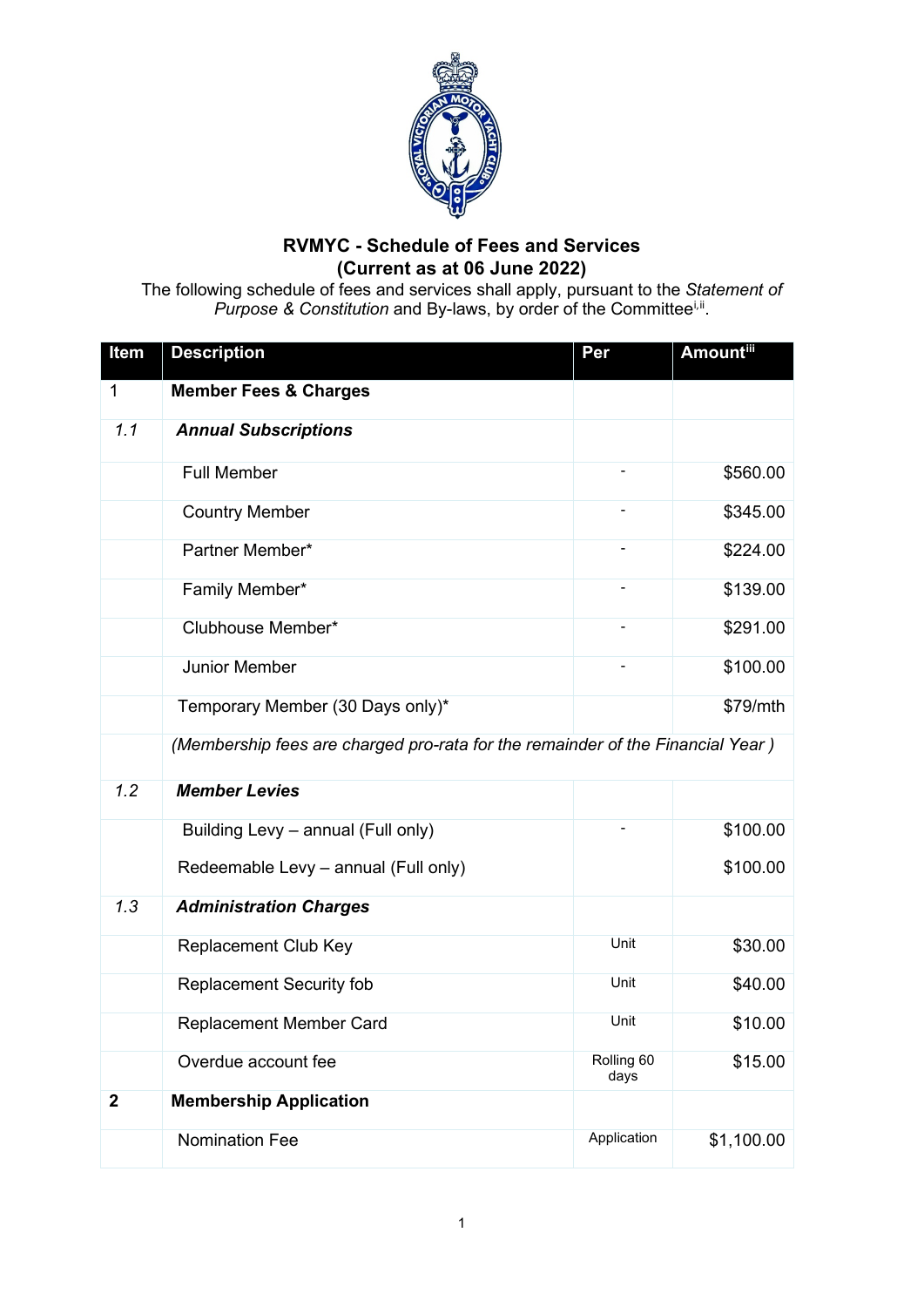\*No nomination fee required.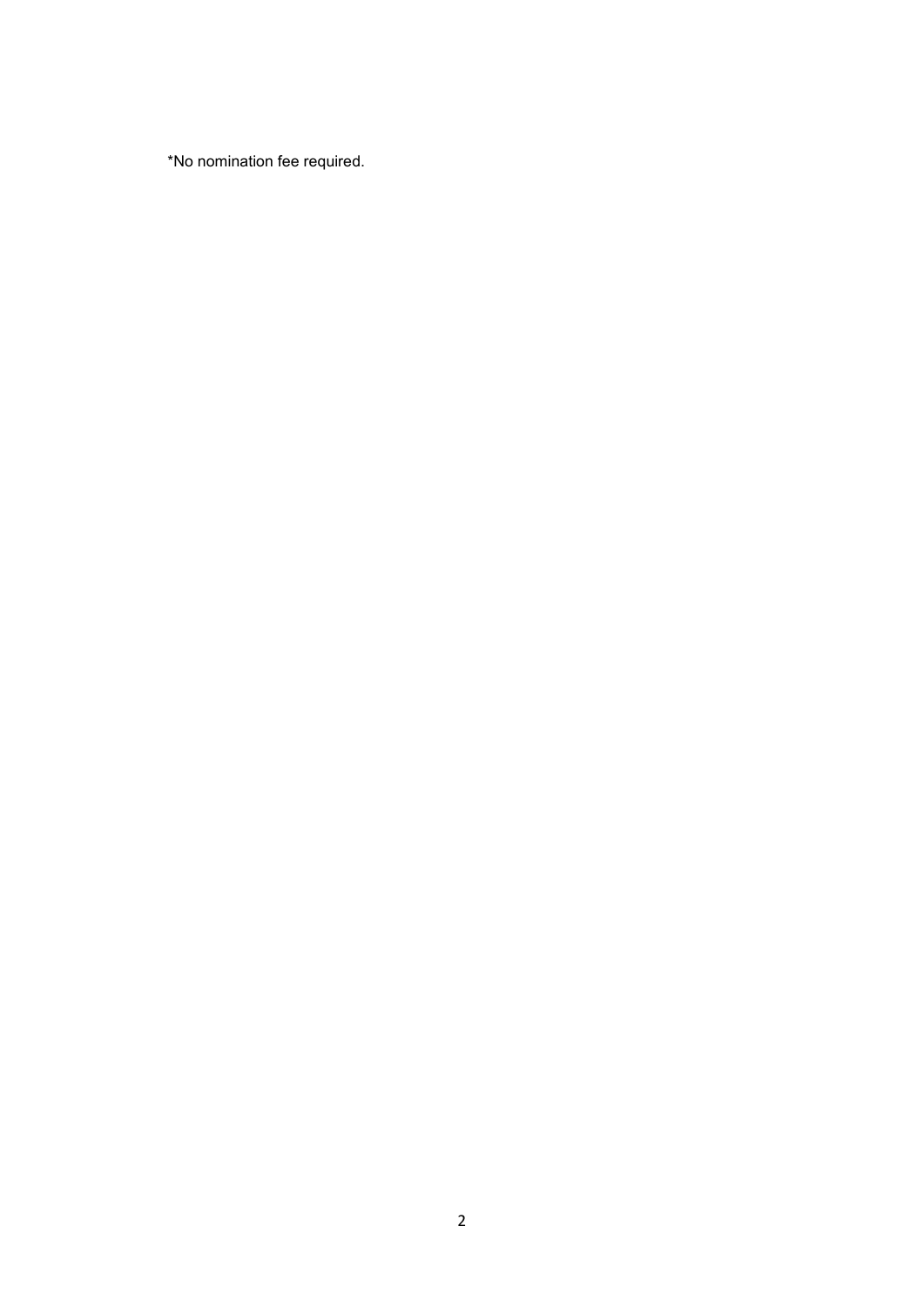| 3   | <b>Marina Fees</b>                                                                                                   |                              |                                                                                                                                                                                                                                    |
|-----|----------------------------------------------------------------------------------------------------------------------|------------------------------|------------------------------------------------------------------------------------------------------------------------------------------------------------------------------------------------------------------------------------|
| 3.1 | <b>Annual basis (Parts 1-4)</b>                                                                                      |                              |                                                                                                                                                                                                                                    |
|     | 1. Base Annual Charge (Based on boat length)                                                                         | <b>Berth</b>                 | \$1,141.00 for 20ft<br>\$1,244.80 for 25ft<br>\$1,348.50 for 30ft<br>\$1,452.30 for 35ft<br>\$1,556.00 for 40ft<br>\$1,659.70 for 45ft<br>\$1,763.50 for 50ft<br>\$1,971.00 for 60ft<br>\$2,178.40 for 70ft<br>\$2,282.10 for 80ft |
|     | 2. Footage & Fixed charge                                                                                            | Foot<br>(LoA <sup>iv</sup> ) | \$66.30                                                                                                                                                                                                                            |
|     | 3. Surcharges where applicable                                                                                       |                              |                                                                                                                                                                                                                                    |
|     | Alongside berths<br>+15% surcharge on Footage & Fixed Charge<br>applies                                              | <b>Berth</b>                 |                                                                                                                                                                                                                                    |
|     | <b>Temporary Marina rates</b><br>+ 20% surcharge on Footage & Fixed Charge<br>applies                                | <b>Berth</b>                 |                                                                                                                                                                                                                                    |
|     | 4. Marina Maintenance Fee                                                                                            | Month                        | \$34.50                                                                                                                                                                                                                            |
| 3.2 | <b>Marina Waiting List</b>                                                                                           |                              |                                                                                                                                                                                                                                    |
|     | Application for allocation of a Marina berth.<br>Non-refundable: \$1,155.00<br>Refundable on RV allocation: \$105.00 | Applicati<br>on              | \$1,260.00                                                                                                                                                                                                                         |
| 3.3 | <b>Casual Berthing (Members Only)</b>                                                                                |                              |                                                                                                                                                                                                                                    |
|     | <14 days                                                                                                             |                              |                                                                                                                                                                                                                                    |
|     | >14 days                                                                                                             | Day                          | +40% of current<br>marina rate                                                                                                                                                                                                     |
| 3.4 | <b>Visitor Berthing (Paid in Advance)</b>                                                                            |                              |                                                                                                                                                                                                                                    |
|     | Kindred Clubs (includes Geelong, Sandringham,<br>Beaumaris, Paterson River and other Royal Clubs)                    |                              |                                                                                                                                                                                                                                    |
|     | <4 days                                                                                                              | Day                          |                                                                                                                                                                                                                                    |
|     | >4 days                                                                                                              | Day                          | \$25.65                                                                                                                                                                                                                            |